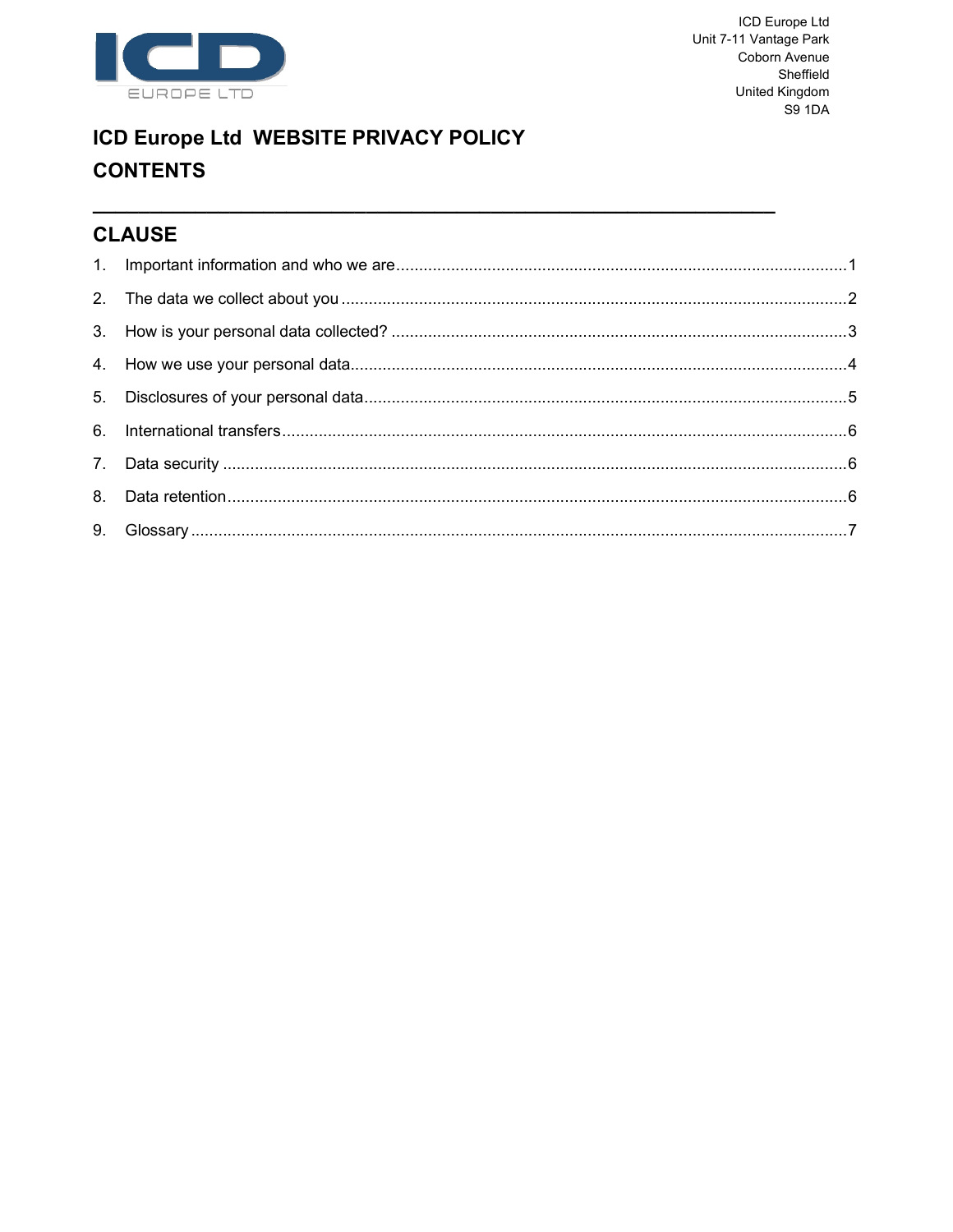

## Introduction

Welcome to the ICD Europe Limited and any Group Companies ('ICD') privacy notice.

ICD respects your privacy and is committed to protecting your personal data. This privacy notice will inform you as to how we look after your personal data when you visit our website (regardless of where you visit it from) and tell you about your privacy rights and how the law protects you.

## 1. Important information and who we are

## Purpose of this privacy notice

This privacy notice aims to give you information on how ICD collects and processes your personal data through your use of this website, including any data you may provide through this website when you sign up to our newsletter, request information on behalf of you or someone else or for any other contact purposes through our website.

This website is not intended for children and we do not knowingly collect data relating to children.

It is important that you read this privacy notice together with any other privacy notice or fair processing notice we may provide on specific occasions when we are collecting or processing personal data about you so that you are fully aware of how and why we are using your data. This privacy notice supplements the other notices and is not intended to override them.

## **Controller**

ICD is the controller and responsible for your personal data (collectively referred to as ''the Company'', "we", "us" or "our" in this privacy notice this also includes any Group Company.

We do not have a data protection office so any queries relating to data protection should be referred to the senior management team or a director who is responsible for overseeing questions in relation to this privacy notice. If you have any questions about this privacy notice, including any requests to exercise your rights please contact the senior management team or a director using the details set out below.

## Contact details

Our full details are:

ICD Limited Unit 7-11 Vantage Park, Coborn Avenue, Sheffield, S9 1DA, United Kingdom and any other group company detailed on our website www.icdeurope.com

You have the right to make a complaint at any time to the Information Commissioner's Office (ICO), the UK supervisory authority for data protection issues (www.ico.org.uk). We would, however, appreciate the chance to deal with your concerns before you approach the ICO so please contact us in the first instance.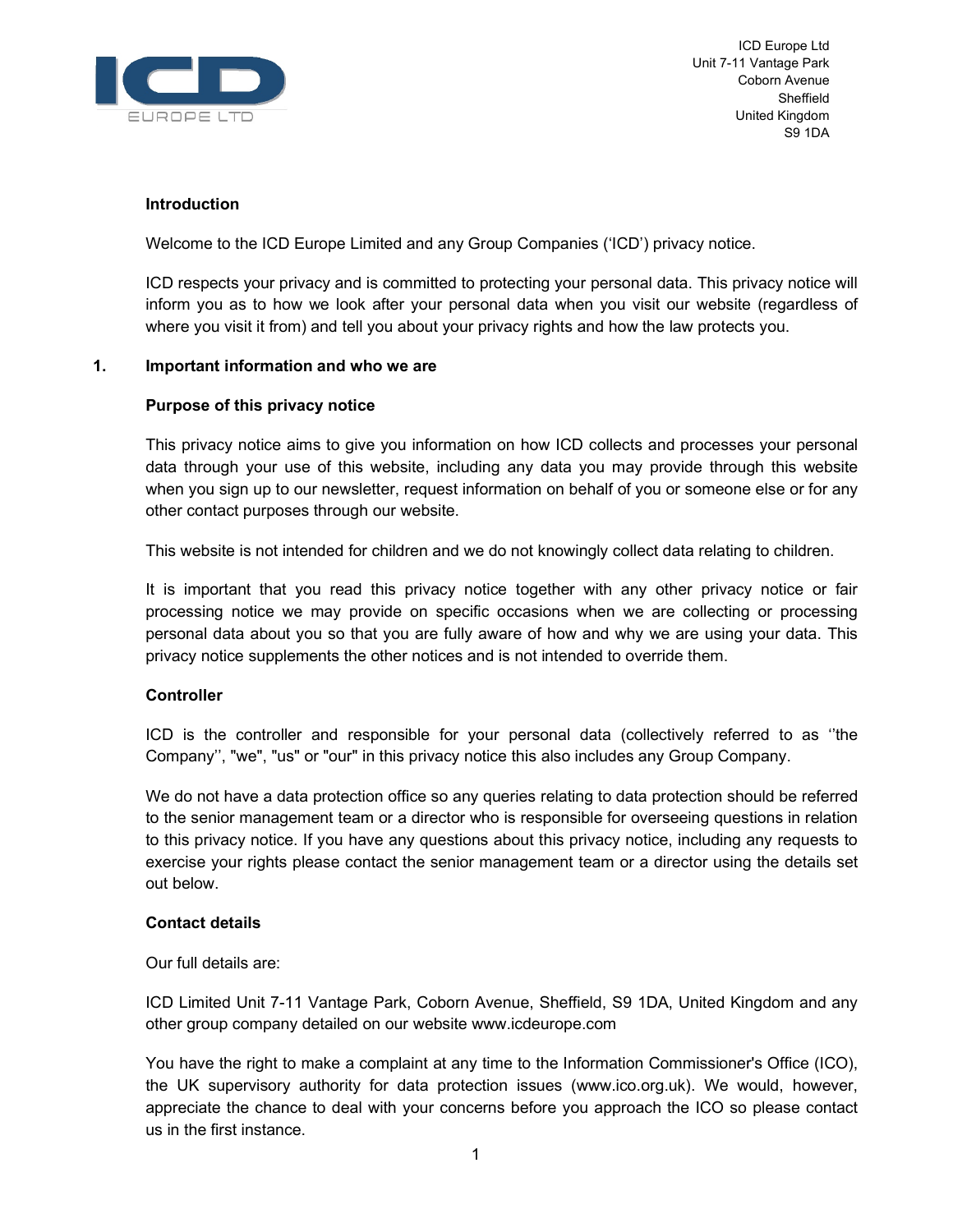

## Changes to the privacy notice and your duty to inform us of changes

This version was last updated in February 2020.

It is important that the personal data we hold about you is accurate and current. Please keep us informed if your personal data changes during your relationship with us.

## Third-party links

This website may include links to third-party websites, plug-ins and applications. Clicking on those links or enabling those connections may allow third parties to collect or share data about you. We do not control these third-party websites and are not responsible for their privacy statements. When you leave our website, we encourage you to read the privacy notice of every website you visit.

## 2. The data we collect about you

Personal data, or personal information, means any information about an individual from which that person can be identified. It does not include data where the identity has been removed (anonymous data).

We may collect, use, store and transfer different kinds of personal data about you which we have grouped together follows:

- **Identity Data** includes first name, maiden name, last name, username or similar identifier, marital status, title, date of birth and gender.
- Contact Data includes billing address, delivery address, email address and telephone numbers.
- **Financial Data** includes bank account and payment card details.
- Transaction Data includes details about payments to and from you and other details of products and services you have purchased from us.
- Technical Data includes [internet protocol (IP) address, your login data, browser type and version, time zone setting and location, browser plug-in types and versions, operating system and platform and other technology on the devices you use to access this website].
- Profile Data includes your username and password, purchases or orders made by you, your interests, preferences, feedback and survey responses.
- Usage Data includes information about how you use our website, products and services.
- Marketing and Communications Data includes your preferences in receiving marketing from us and our third parties and your communication preferences.

We do not collect any **Special Categories of Personal Data** about you (this includes details about your race or ethnicity, religious or philosophical beliefs, sex life, sexual orientation, political opinions,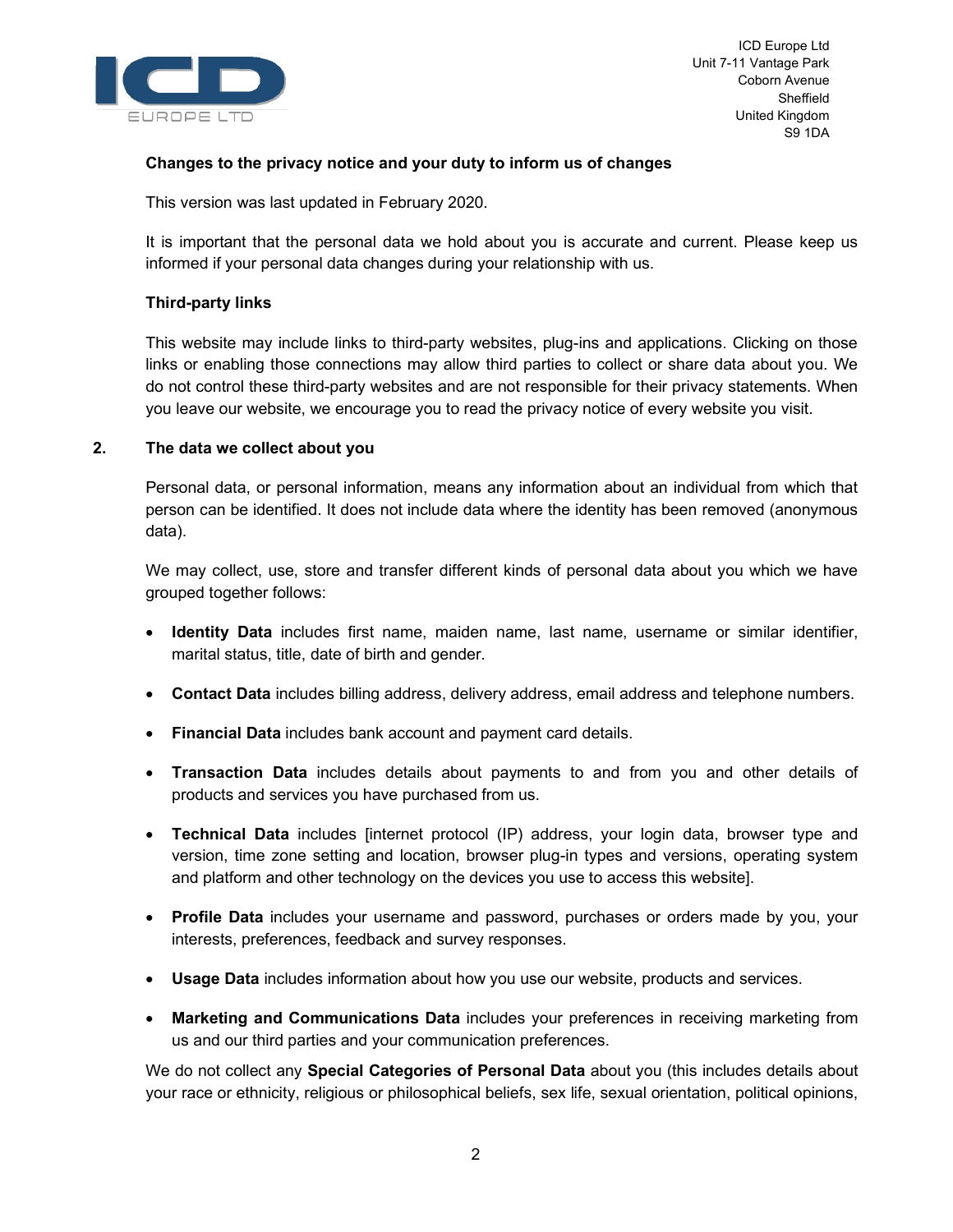

trade union membership, information about your health and genetic and biometric data). Nor do we collect any information about criminal convictions and offences.

## If you fail to provide personal data

Where we need to collect personal data by law, or under the terms of a contract we have with you and you fail to provide that data when requested, we may not be able to perform the contract we have or are trying to enter into with you (for example, to provide you with goods or services). In this case, we may have to cancel a product or service you have with us but we will notify you if this is the case at the time.

## 3. How is your personal data collected?

We use different methods to collect data from and about you including through:

- Direct interactions. You may give us your Identity, Contact and Financial Data or data relating to other people within your company by filling in forms or enquiries or by corresponding with us by post, phone, email or otherwise. This may include personal data you provide when you:
	- apply for our products or services on behalf of yourself or someone you know;
	- create an account on our website;
	- subscribe to our service or publications;
	- request marketing to be sent to you;
	- apply for employment with us although please see our separate candidate privacy notice which is available on our website or on request;
	- enter a competition, promotion or survey; or
	- give us some feedback.
	- Send us an enquiry using any emails on the website or internet or using a contact us type form.

We assume that any information you provide for others is done so with their consent/ permission.

- Automated technologies or interactions. As you interact with our website, we may automatically collect Technical Data about your equipment, browsing actions and patterns. We collect this personal data by using cookies, server logs and other similar technologies.
- Third parties or publicly available sources. We may receive personal data about you from various third parties as set out below:
	- Technical Data from the following parties:
	- (a) analytics providers such as Google based outside the EU;
	- (b) advertising networks; and
	- (c) search information providers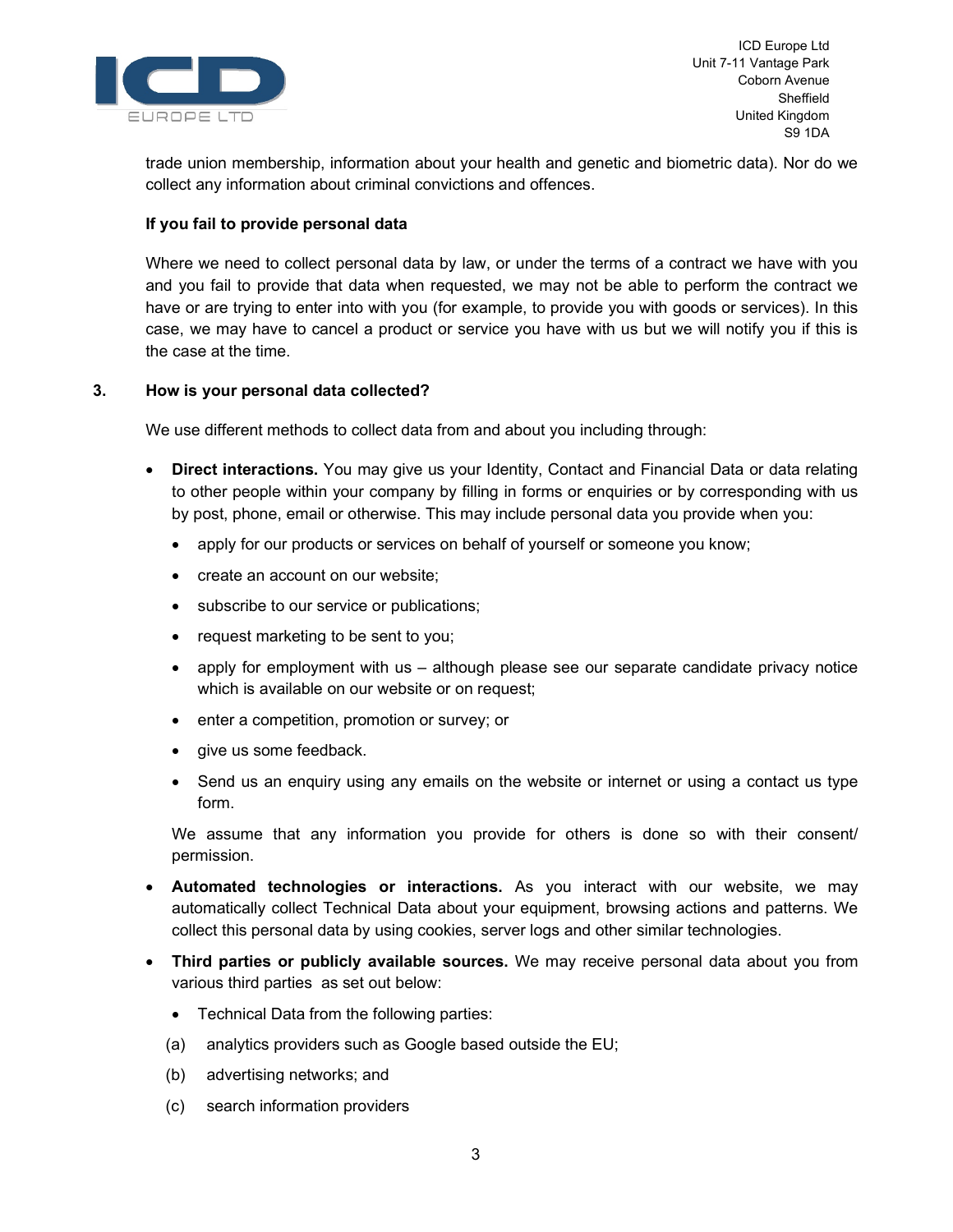

## 4. How we use your personal data

We will only use your personal data when the law allows us to. Most commonly, we will use your personal data in the following circumstances:

- Where we need to perform the contract we are about to enter into or have entered into with you or someone else that you are entering into a contract for.
- Where it is necessary for our legitimate interests (or those of a third party) and your interests and fundamental rights do not override those interests.
- Where we need to comply with a legal or regulatory obligation.

Generally we do not rely on consent as a legal basis for processing your personal data other than in relation to sending third party direct marketing communications to you via email or text message. You have the right to withdraw consent to marketing at any time by contacting us using the information provided in this document.

## Marketing

Where we use data for direct marketing purposes you will have to give consent for this by way of a positive opt in.

## Third-party marketing

We will get your express opt-in consent before we share your personal data with any company outside the Company for third party marketing.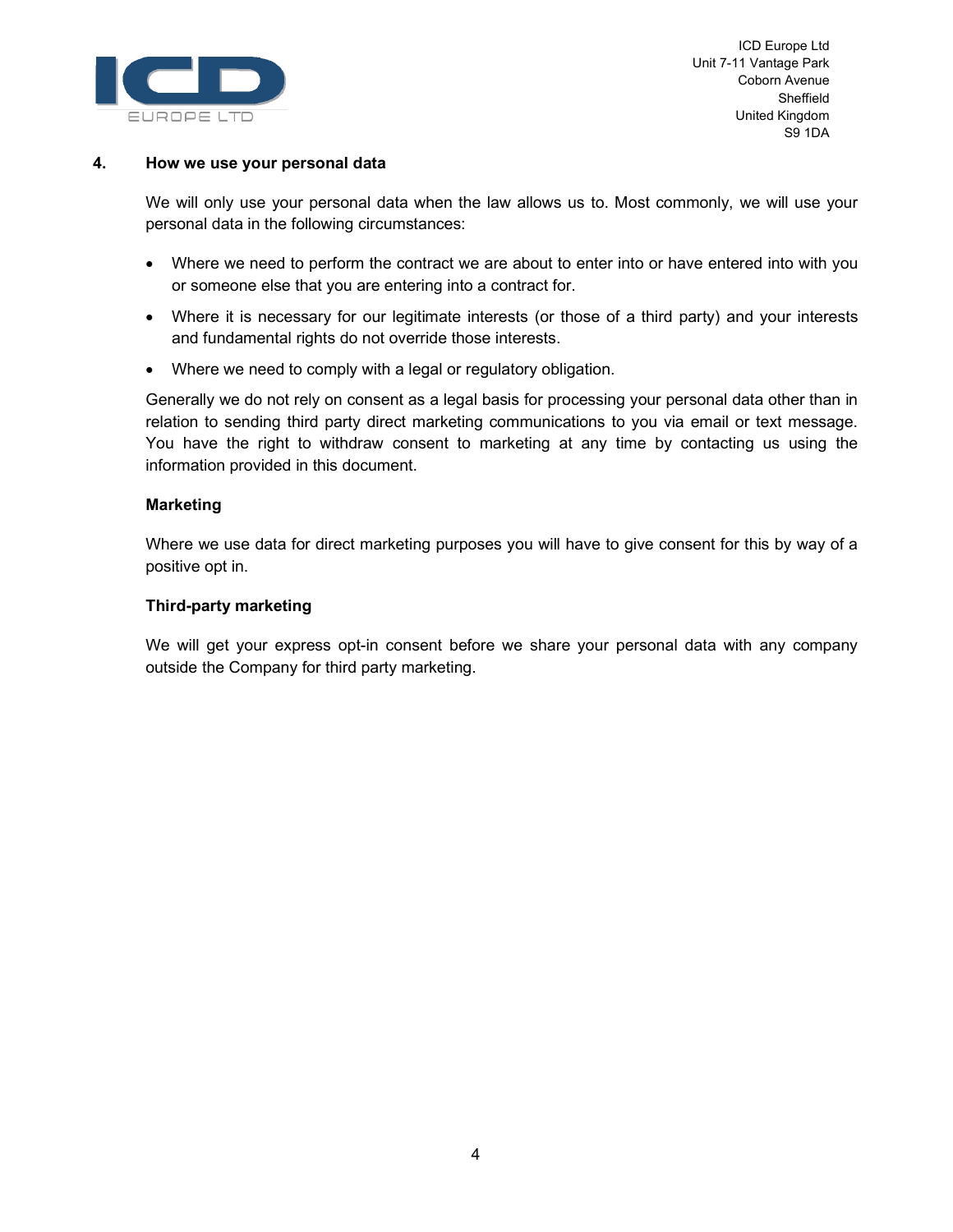

## Opting out

You can ask us or third parties to stop sending you marketing messages at any time by using the contact details in the policy or any link contained in any emails you receive from us or them.

Where you opt out of receiving these marketing messages, this will not apply to personal data provided to us as a result of a product/service purchase, warranty registration, product/service experience or other transactions.

## Cookies

You can set your browser to refuse all or some browser cookies, or to alert you when websites set or access cookies. If you disable or refuse cookies, please note that some parts of this website may become inaccessible or not function properly.

## Change of purpose

We will only use your personal data for the purposes for which we collected it, unless we reasonably consider that we need to use it for another reason and that reason is compatible with the original purpose. If you wish to get an explanation as to how the processing for the new purpose is compatible with the original purpose, please contact us using the details contained in this policy.

If we need to use your personal data for an unrelated purpose, we will notify you and we will explain the legal basis which allows us to do so.

Please note that we may process your personal data without your knowledge or consent, in compliance with the above rules, where this is required or permitted by law.

## 5. Disclosures of your personal data

We will not normally share your personal data except where required by law or for such purposes as to enable us to carry out any contract with you or a family member or for safeguarding as may be required from time to time, although this will normally only apply once a contract has been created.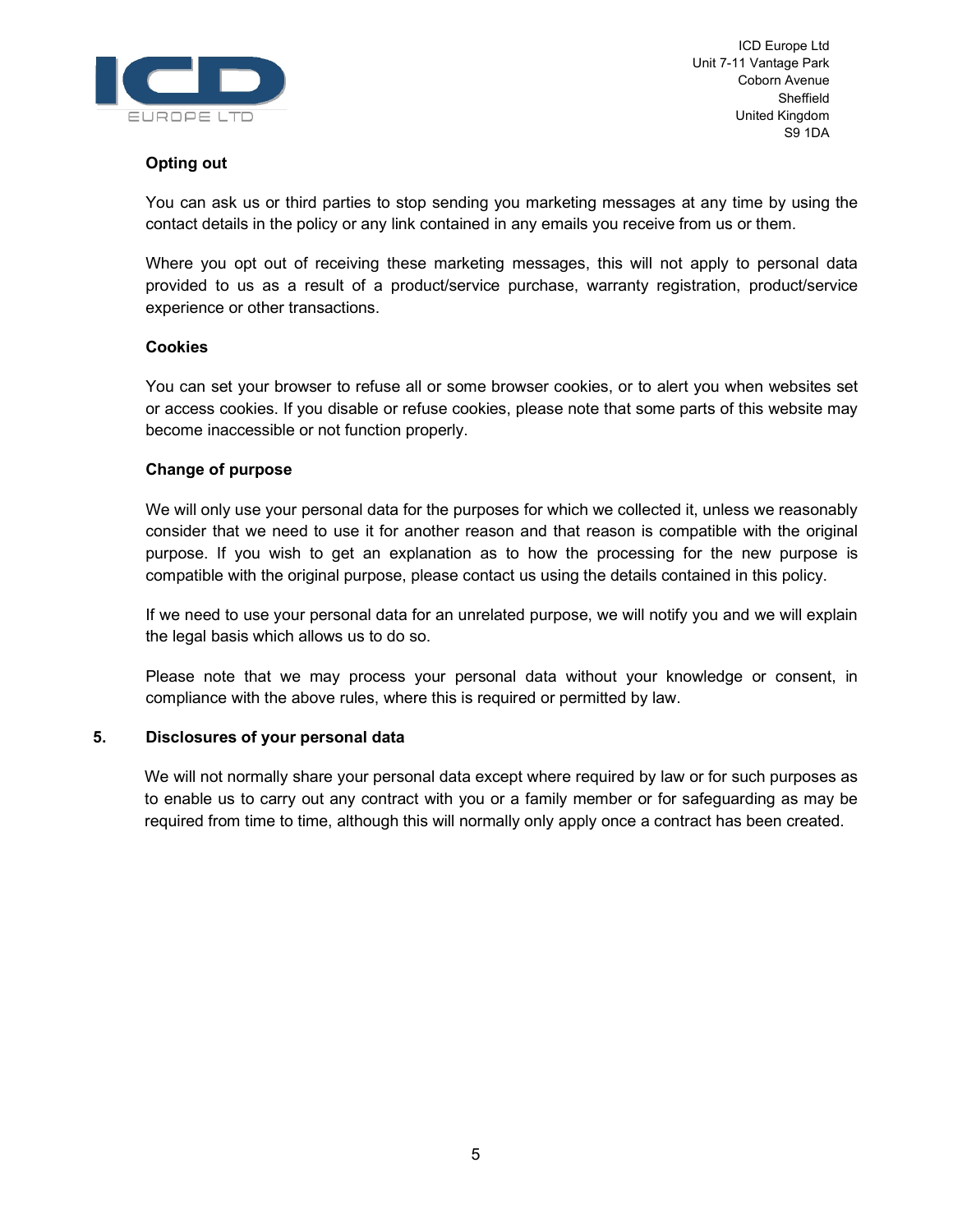

We require all third parties to respect the security of your personal data and to treat it in accordance with the law. We do not allow our third-party service providers to use your personal data for their own purposes and only permit them to process your personal data for specified purposes and in accordance with our instructions.

## 6. International transfers

We do not transfer your personal data outside the European Economic Area (EEA), although we may share the data if needed with our Group Company based in the USA although this is not normally required and if this is to occur over than what we have already explained you will be notified accordingly if this is required and we will at all times ensure that the relevant safety precautions are in place. With regard to data being shared with our Group company we have ensured the necessary precautions are in place.

#### 7. Data security

We have put in place appropriate security measures to prevent your personal data from being accidentally lost, used or accessed in an unauthorised way, altered or disclosed. In addition, we limit access to your personal data to those employees, agents, contractors and other third parties who have a business need to know. They will only process your personal data on our instructions and they are subject to a duty of confidentiality.

We have put in place procedures to deal with any suspected personal data breach and will notify you and any applicable regulator of a breach where we are legally required to do so.

## 8. Data retention

#### How long will you use my personal data for?

We will only retain your personal data for as long as necessary to fulfil the purposes we collected it for, including for the purposes of satisfying any legal, accounting, or reporting requirements.

To determine the appropriate retention period for personal data, we consider the amount, nature, and sensitivity of the personal data, the potential risk of harm from unauthorised use or disclosure of your personal data, the purposes for which we process your personal data and whether we can achieve those purposes through other means, and the applicable legal requirements.

By law we have to keep basic information about our customers (including Contact, Identity, Financial and Transaction Data) for up to seven years after they cease being customers for tax and accounting purposes or for such other period as may be required by any legislation or other requirements that we are governed by.

In some circumstances we may anonymise your personal data (so that it can no longer be associated with you) for research or statistical purposes in which case we may use this information indefinitely without further notice to you.

#### No fee usually required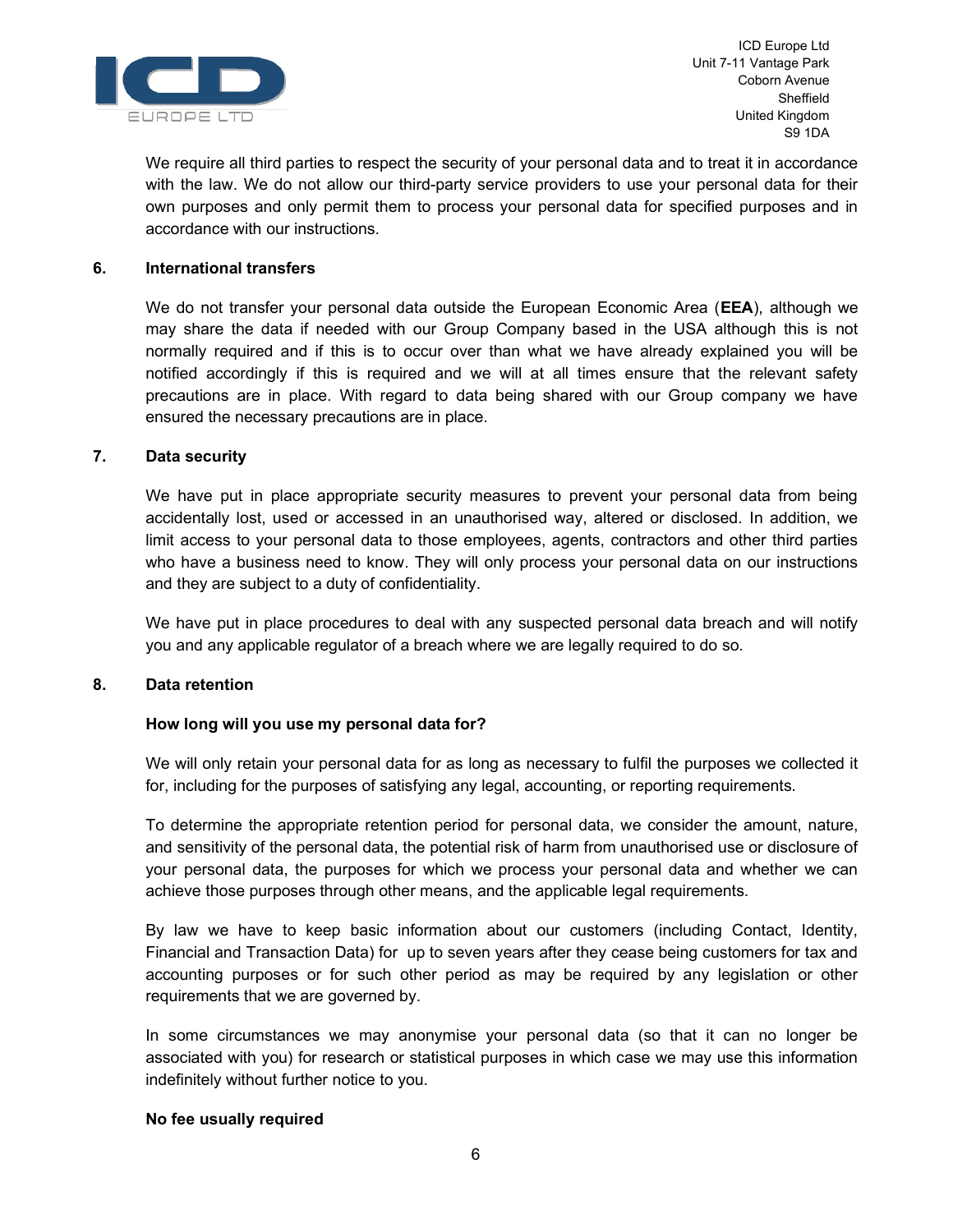

You will not have to pay a fee to access your personal data (or to exercise any of the other rights). However, we may charge a reasonable fee if your request is clearly unfounded, repetitive or excessive. Alternatively, we may refuse to comply with your request in these circumstances.

## What we may need from you

We may need to request specific information from you to help us confirm your identity and ensure your right to access your personal data (or to exercise any of your other rights). This is a security measure to ensure that personal data is not disclosed to any person who has no right to receive it. We may also contact you to ask you for further information in relation to your request to speed up our response.

## Time limit to respond

We try to respond to all legitimate requests within one month. Occasionally it may take us longer than a month if your request is particularly complex or you have made a number of requests. In this case, we will notify you and keep you updated.

## 9. Glossary

## LAWFUL BASIS

Legitimate Interest means the interest of our business in conducting and managing our business to enable us to give you the best service/product and the best and most secure experience. We make sure we consider and balance any potential impact on you (both positive and negative) and your rights before we process your personal data for our legitimate interests. We do not use your personal data for activities where our interests are overridden by the impact on you (unless we have your consent or are otherwise required or permitted to by law). You can obtain further information about how we assess our legitimate interests against any potential impact on you in respect of specific activities by contacting us

**Performance of Contract** means processing your data where it is necessary for the performance of a contract to which you are a party or to take steps at your request before entering into such a contract.

Comply with a legal or regulatory obligation means processing your personal data where it is necessary for compliance with a legal or regulatory obligation that we are subject to.

## YOUR LEGAL RIGHTS

You have the right to:

Request access to your personal data (commonly known as a "data subject access request"). This enables you to receive a copy of the personal data we hold about you and to check that we are lawfully processing it.